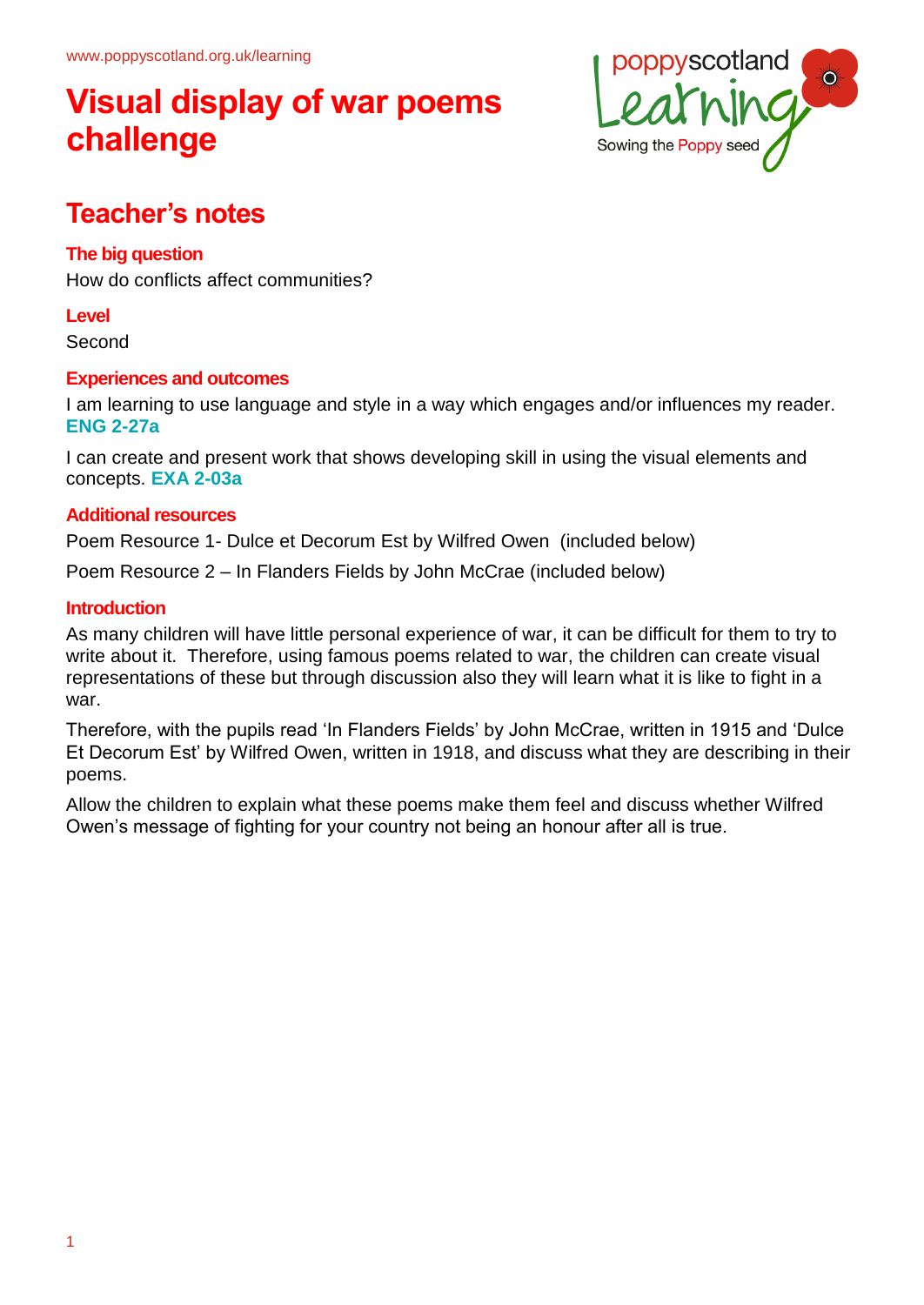

# **Your challenge**

### **Poem resource 1**

## **Dulce et Decorum Est**

Bent double, like old beggars under sacks, Knock-kneed, coughing like hags, we cursed through sludge, Till on the haunting flares we turned our backs And towards our distant rest began to trudge. Men marched asleep. Many had lost their boots But limped on, blood-shod. All went lame; all blind; Drunk with fatigue; deaf even to the hoots Of tired, outstripped Five-Nines that dropped behind.

Gas! Gas! Quick, boys! – An ecstasy of fumbling, Fitting the clumsy helmets just in time; But someone still was yelling out and stumbling, And flound'ring like a man in fire or lime . . . Dim, through the misty panes and thick green light, As under a green sea, I saw him drowning. In all my dreams, before my helpless sight, He plunges at me, guttering, choking, drowning.

If in some smothering dreams you too could pace Behind the wagon that we flung him in, And watch the white eyes writhing in his face, His hanging face, like a devil's sick of sin; If you could hear, at every jolt, the blood Come gargling from the froth-corrupted lungs, Obscene as cancer, bitter as the cud Of vile, incurable sores on innocent tongues, My friend, you would not tell with such high zest To children ardent for some desperate glory, The old Lie; Dulce et Decorum est Pro patria mori.

*Wilfred Owen 1893 – 1918*

(DULCE ET DECORUM EST - the first words of a Latin saying (taken from an ode by Horace). The words were widely understood and often quoted at the start of the First World War. They mean 'It is sweet and right'. The full saying ends the poem: Dulce et decorum est pro patria mori - it is sweet and right to die for your country. In other words, it is a wonderful and great honour to fight and die for your country.)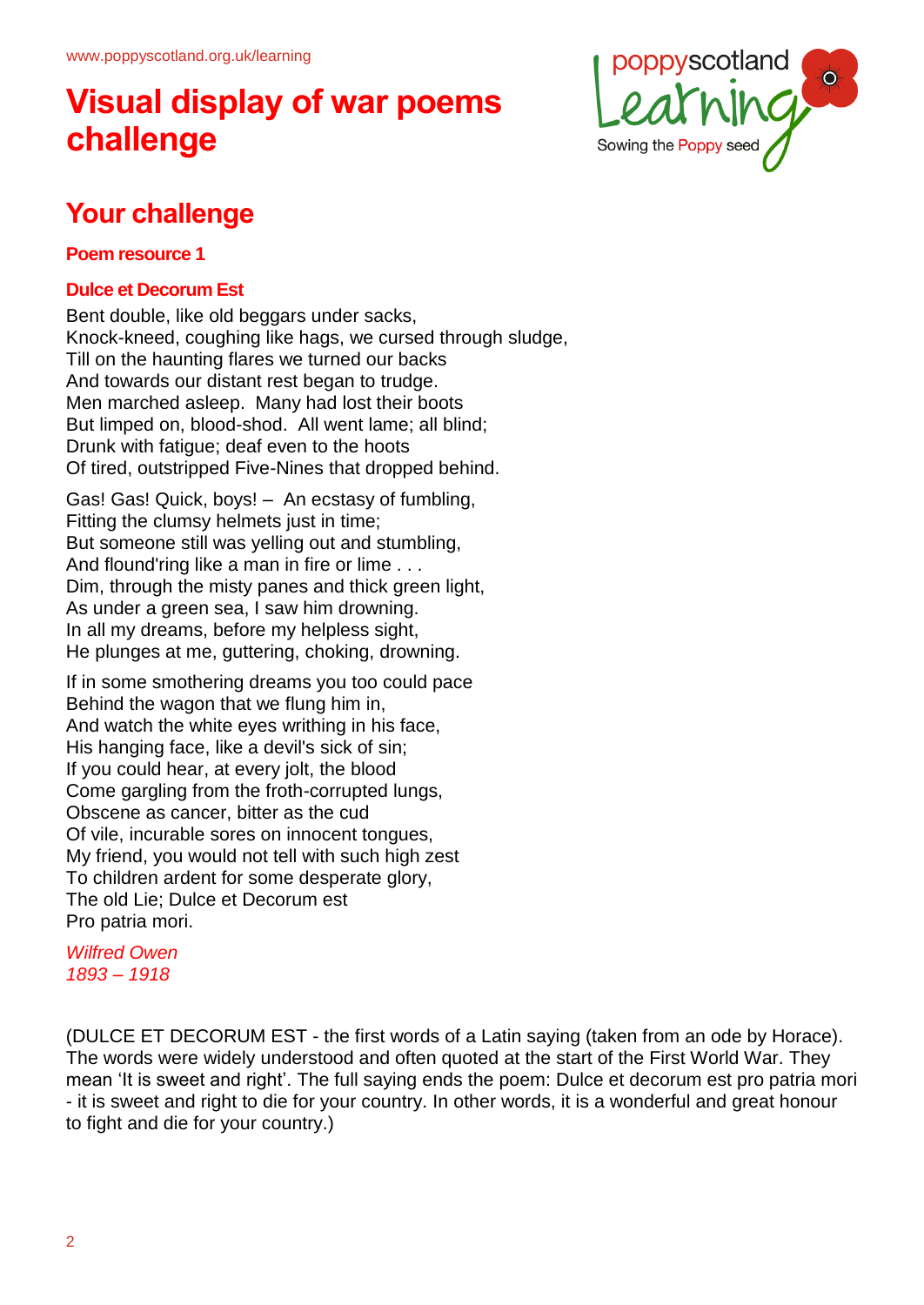

#### **Poem resource 2**

#### **In Flanders Fields**

In Flanders' fields the poppies blow Between the crosses, row on row, That mark our place; and in the sky The larks, still bravely singing, fly Scarce heard amid the guns below.

We are the Dead. Short days ago We lived, felt dawn, saw sunset glow, Loved and were loved, and now we lie In Flanders' fields.

Take up our quarrel with the foe: To you from failing hands we throw The torch; be yours to hold it high. If ye break faith with us who die We shall not sleep, though poppies grow In Flanders' fields

*By John McCrae 1862 – 1918*

### **Learning intention**

• I am working collaboratively to learn about poetry and how it makes me feel and to understand what the text within the poetry means.

### **Success criteria**

Working collaboratively you will:

- Divide yourselves into two groups and give each group a poem to work with.
- Clarify in your groups what your poem is illustrating through the language used.
- Create a design of what the display will look like.
- Gather necessary art materials.
- Create the display.